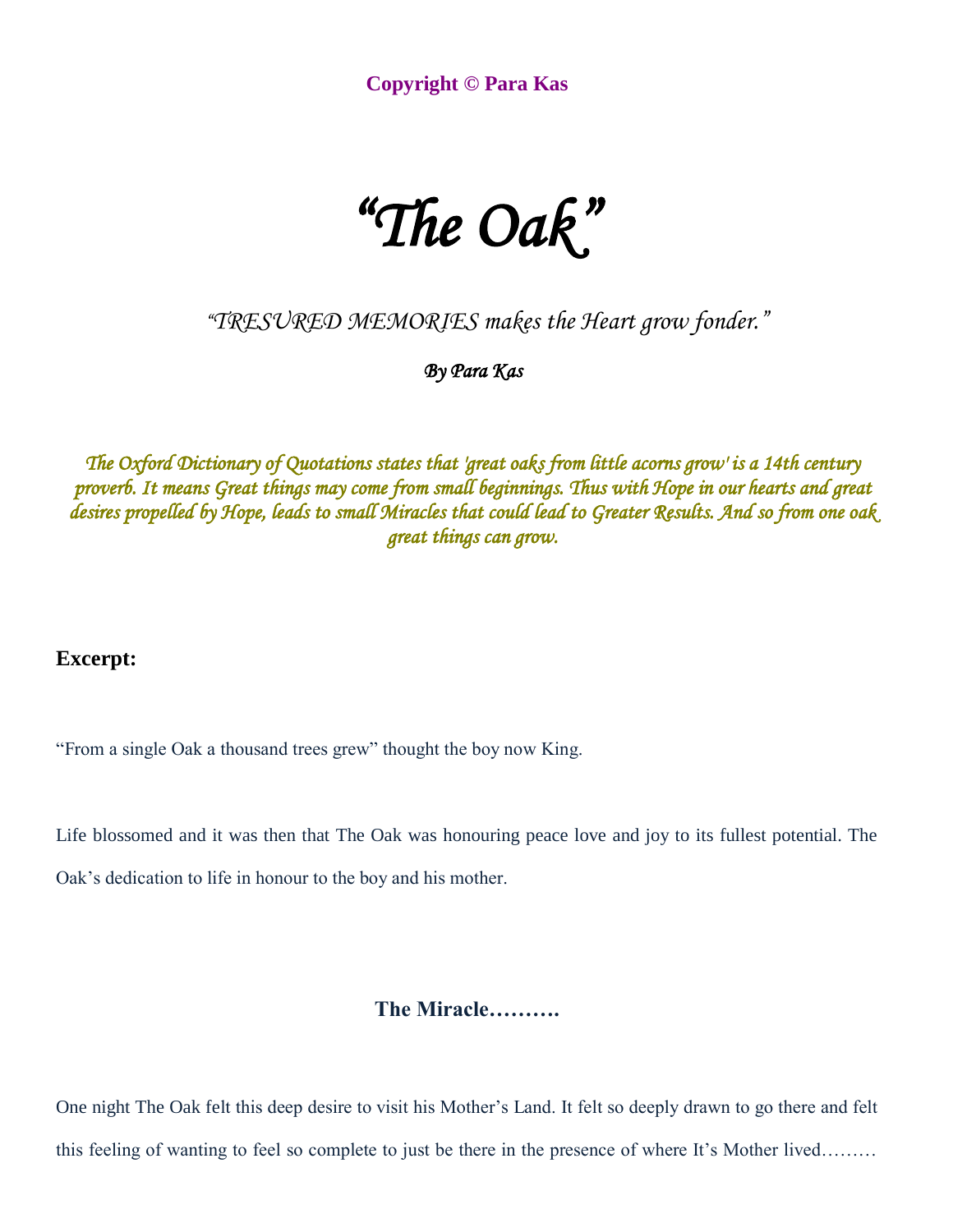"It would be something" the Oak thought "immensely courageous and to show deepest respects to the land that she lived her whole life".

In deep sleep The Oak's prayers continued for a Massive Miracle that it would find its Loving Mother still fully blooming ripe with youthfulness and joy.

Upon awaking The Oak began on foot for a journey not knowing what to expect. It hoped for the best and feared yet the worst in the same instant. Yet all along the journey, it prayed with all of it's soul and feeling with all of it's heart for what it thought might not be possible. It was what continued to help The Oak take ever step forward in the direction it knew it wanted so much to visit, just to feel the presence somehow of its Beloved Mother whom it loves with all that it is……

As The Oak neared the Land that It's Mother had lived all her life, its heart started to beat so much faster. It stopped in immense fear. It was not sure if it was at all ready, yet The Oak held on ever more tight to hoping and believing…………

Hope is what kept The Oak moving. Hope is what helped it hold onto its wish and its dream. In deepest hope that its prayer would be answered. Hope………

As The Oak entered the Land of its Mother's Home, it was totally left in Amazement. The land was of this deep richfullness of the colour green. So much Life, so much joy all around. So serene Its heart began to dance in a way that It thought It would never do so again………yet here was The Oak standing in immense joy as Its Hopes deepened ever so much more……….

"Son, your Home!!" The Oak hears so familiar the voice. Its thoughts wondering "Could it be? Is it possible……..?" His Heart beating ever more so faster.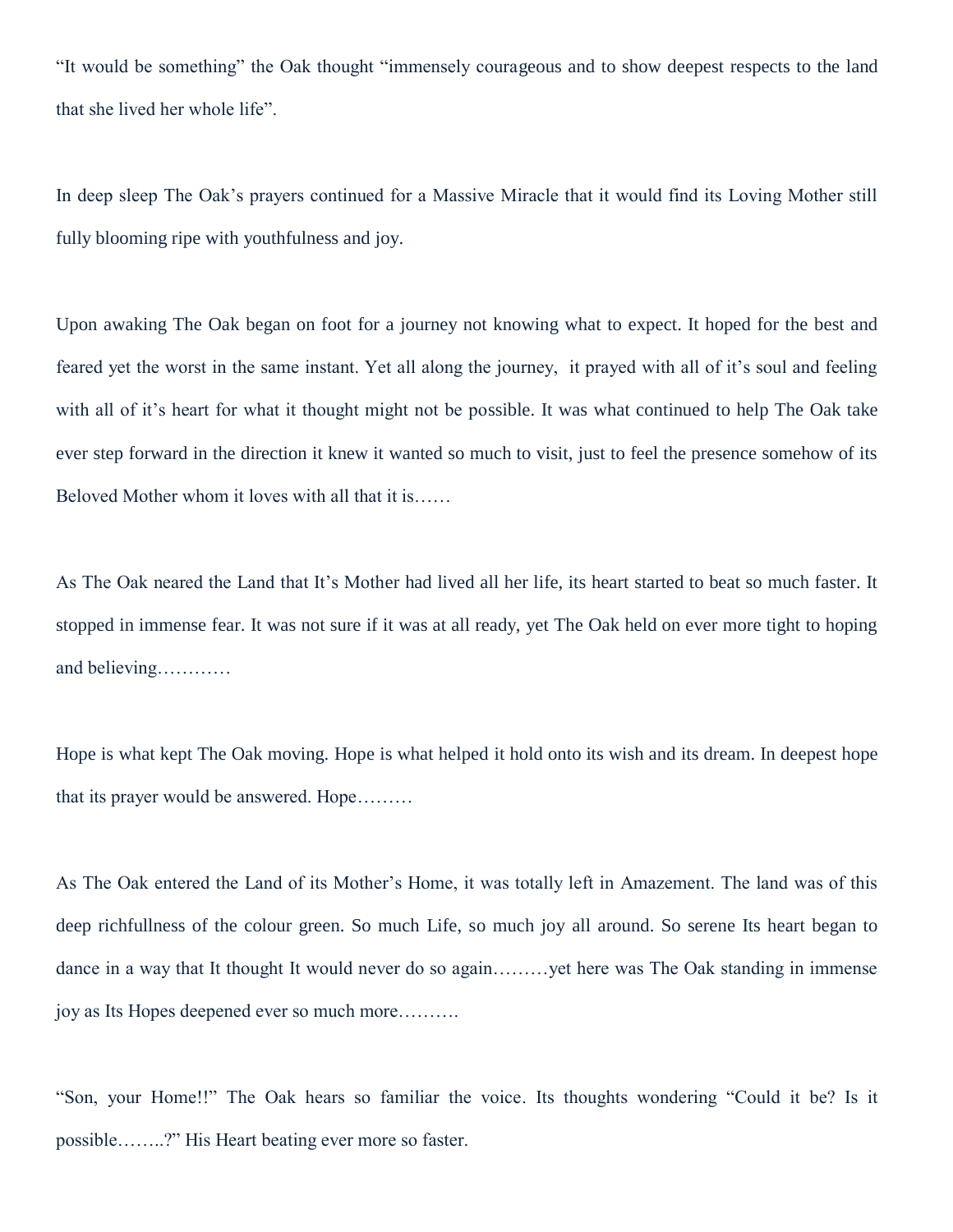"Son, I knew you would come. I called out many times in My Dreams in Hope that you could hear me."

He knew then as he suddenly turned around to find his Loving Mother standing tall and strong!!!!!!!!! He was left in total Bewilderment yet full of phenomenal joy………..

With Tears streaming down it's face, The Oak calls out Overwhelmed with so much Joy "MUM MUM !!!!!!!!!!!! You are Alive You Are Alive!!!!!!!!!!!!!!!!!!!!!!" Running to her with such Open Arms and hugged her with such Love such Joy………………….

And there Its next part of its journey began as they shared the stories of Possibilities, Of Hope, of her journey and The Oak's. It leads The Oak on a journey far deeper in Understanding the True Meaning of Life.

………..and as for The King, oh he sure did meet The Oak's Loving Mother and All Together united joys brought more Peace to the World……………

In The Oaks' Deepest Despair, it's Grief that led him on a journey of Soul Evolution and Life of a deeper meaning, Like in Mythology where the Phoenix rises from ashes, or A poppy can suddenly reborn after years of not been seen in the same place it once was seen; like an Agapanthus that blooms when their season to bloom is long gone, or a Broom Tree that burns to ashes and yet no matter what continues to reborn; and the countless stories of the Resurrection of The Ascended Master Jesus and Many Saints, and the Many Miracles that we have once been made to believe were not possible, suddenly helps us realize one valuable lesson………………….

"Don't ever take away someone's hope, it may be all they have to hold onto"

## Anonymous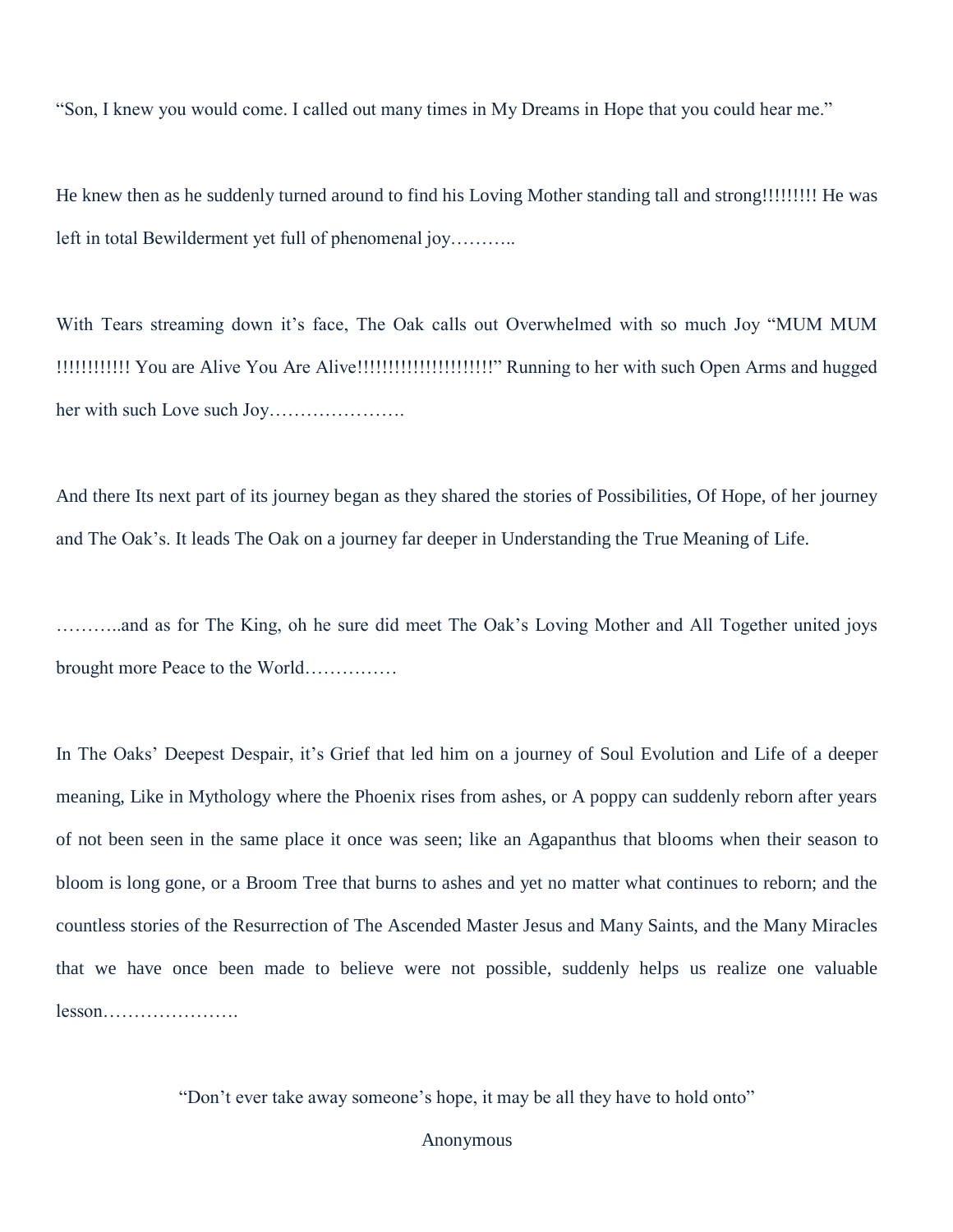"Nothing is ever really lost, or can be lost, No birth, identity, form--no object of the world. Nor life, nor force, nor any visible thing; Appearance must not foil, nor shifted sphere confuse thy brain. Ample are time and space--ample the fields of Nature. The body, sluggish, aged, cold--the embers left from earlier fires, The light in the eye grown dim, shall duly flame again; The sun now low in the west rises for mornings and for noon's continual; To frozen clods ever the spring's invisible law returns, With grass and flowers and summer

fruits and corn." "Continuities" by Walt Whitman (1819-1892)

So you see to some it may be a children story but it is written for all, to learn the true existence of life.

In the midst of adversity some have faced, one finds the phenomenal enormity of courage or Awakening to pursue that which is for their highest good. A domino affect occurs. Sometimes the journey along the way was immensely challenging. However, it is suppose to be fulfilling and satisfying always.

In pursuit of evolving, connecting and discovering the true purpose of one's life, many have been made to believe, or lead to the belief, that most often than not, extraordinary challenges will be faced in doing so. It is only now a lot of awakenings occur where more are uniting as a front to allow the world to pursue a journey of Truth in Harmony, in protection and with great safety, much Love and joy. It is what Humanity's Truth of Life was always supposed to be.

It surprises a lot who are forced to realise at some point, more so now that much has come to change on Earth, that the Truth, the Gems, the Essence of all of Life is Life, not death. Life is meant for Light, not lifeless. Life is to be Respected not Destructed.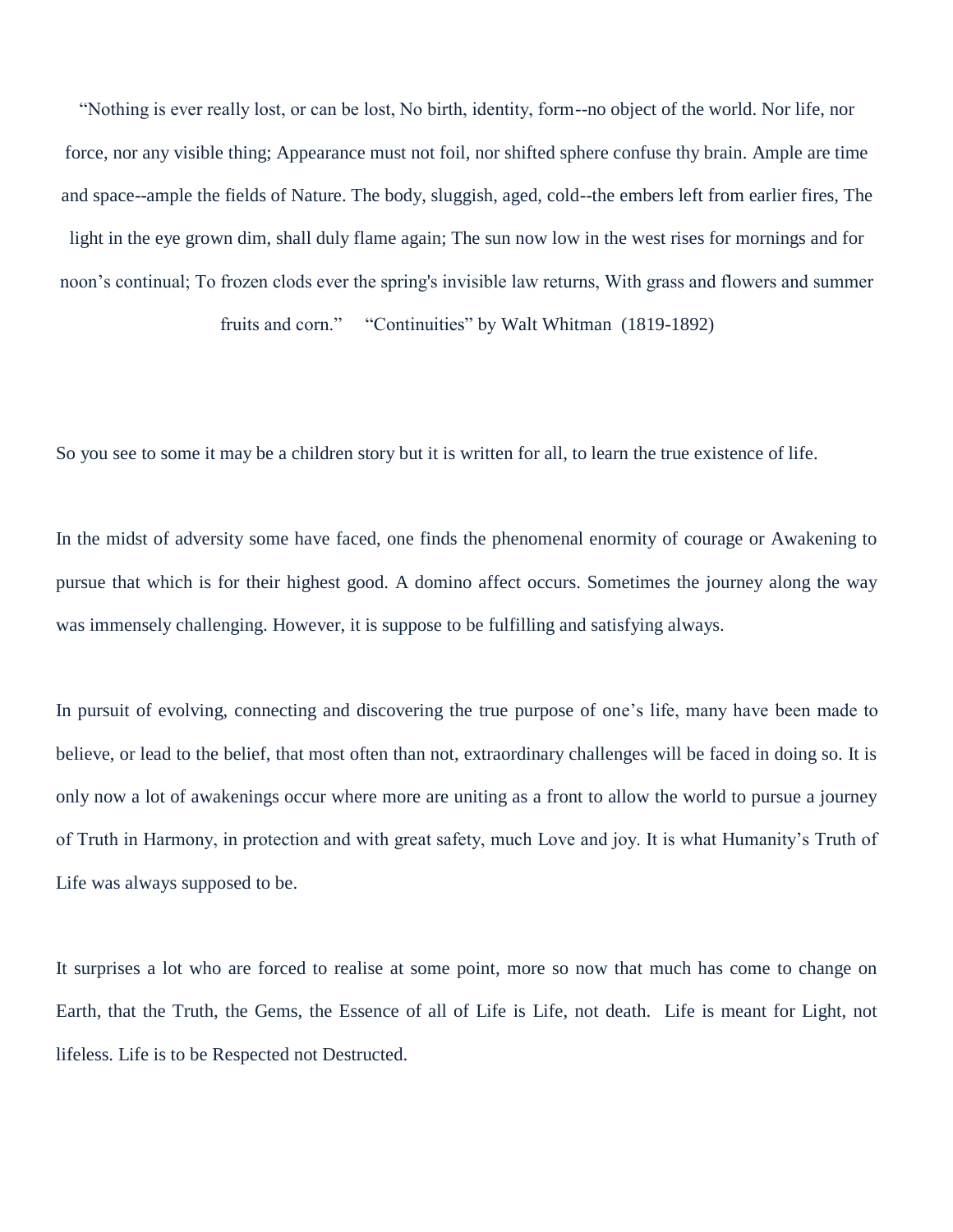In the glory of mankind, one comes along to blossom in it whilst another tries to shun it. Life has a momentum of joy in its source. It is a matter of how willing one must become, determined and prepared to 'fight' all forces of darkness that have abused the true existence of purpose of life, to finally be full of life and live the life entitled to live. Healthy Harmonious and Long Life.

Earth was Always of diversity. One must come to find a way to allow for life to form to its purest form, not as an exterior motive, But an interior moral.

"Confined to limitations of others, who choose to not be happy, for those who do something on soul level" (Otto Vetter) is like stopping one from dreaming and hoping as a way of feeling alive, and willing to move forward and make the changes necessary to having a fulfilling soul life. "Our lives must be guided by a ..... vision of the future..... without a guiding vision ...we will spiral away...and ultimately perish." Proverbs 29:18

I still try to fully grasp how we are made to live life that when one is in great happiness, that they have to be also alert for any dangers that may take away the happiness. I wonder has the Subconscious been so programmed to believe that happiness is not supposed to last? And can lessons be learnt in the moment rather than later? I believe so.............

There is so much corruption in this world with no respect or love amongst us. It is why the world has come to this point where forced changes are now necessary to bring back the true existence of life, for what it is, Love and Light. The fullness of life and the joys of those who truly do want good for those around and themselves, means stopping those corrupting the world, depleting the world, destroying and diminishing for their own purpose of greed, selfishness, and no respect for love, life, joy, peace harmony and the Creation of phenomenal glory in its Graceful Noble Nature. So much Competition that it is more one wins versus all win, and one is better than another rather than for knowledge and growth.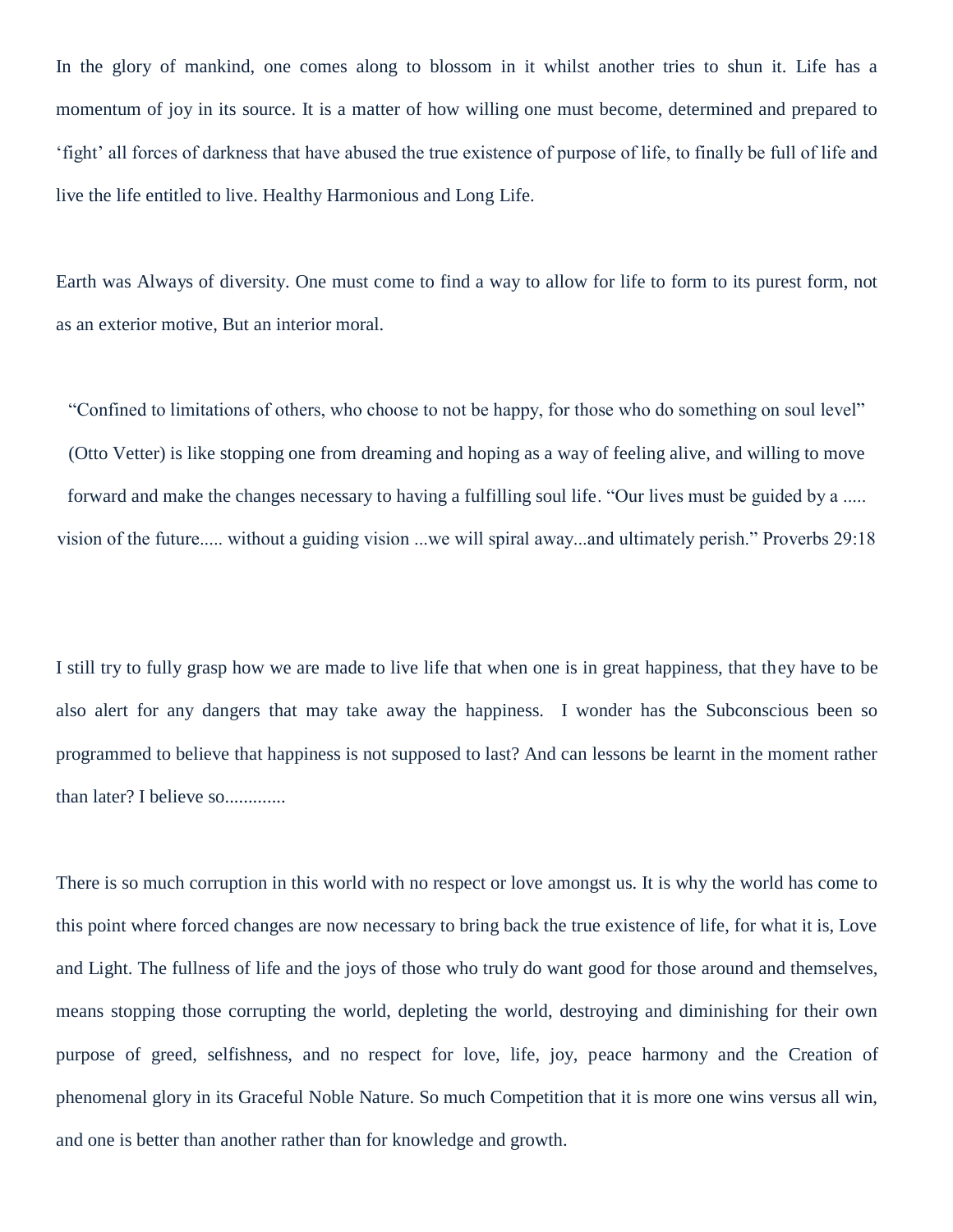One of the Spirit Guides who comes forth to me known as Tear of Grace, says "Humanity in it deepest grief for harmony peace and contentment, grieving over the deliberate destruction of humanity in its vulnerable state, holding onto hope, on the belief for harmony on Earth. Holding on to hope."

The Oxford Dictionary of Quotations states that 'great oaks from little acorns grow' is a 14th century proverb. It means Great things may come from small beginnings. Thus with Hope in our hearts and great desires propelled by Hope, leads to small Miracles that could lead to Greater Results. And so from one oak great things can grow.

Throughout many sources and resources The Oak in its Symbology represents power, strength, endurance, protection, success and stability, triumph, prosperity, and Guardian,. It is considered sacred by almost every culture. It has a strong association with weather, and symbolizes positive purposes, magic and fidelity.

Throughout human history, Trees themselves have served as powerful symbology to life. You can learn so much from them and thus their surroundings. Trees represent the knowledge of life, growth, and are seen as sacred by many. They serve many purposes and are there to be wisely used not abused. To be used for the best benefits of all involved. Like Oak, we use trees for a variety of uses including oxygen as the first main importance, followed by other uses such as for building, furniture, fencing, firewood, charcoal, ashes for fertiliser.

Trees cleanse pollution and provide clean air oxygen. Imagine what life would be without trees.